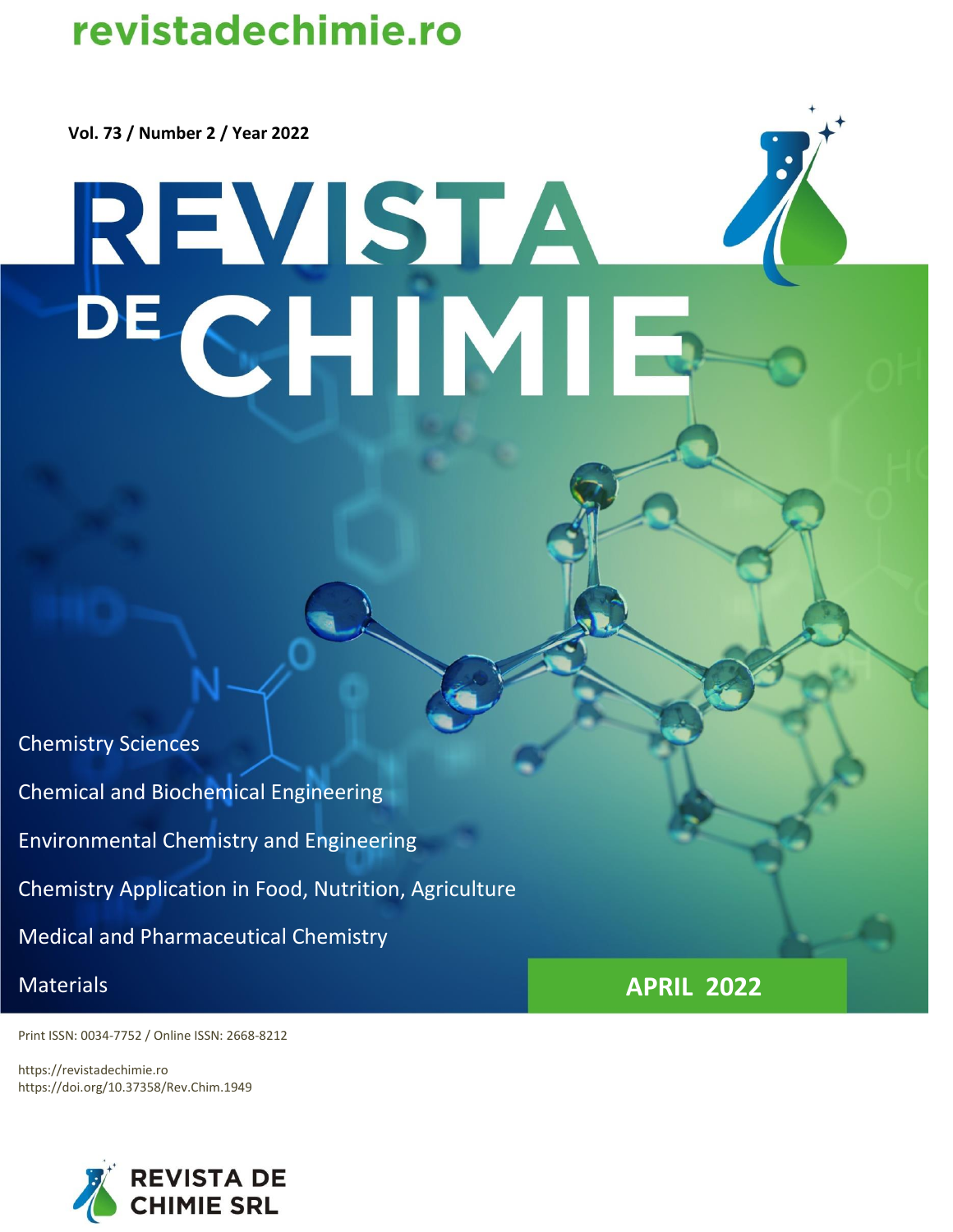### **REVISTA DE CHIMIE FOUNDED IN 1949 BUCURESTI ROMANIA**

### **EDITORIAL BOARD**

### **Editor-in-Chief: Gabriel Lucian RADU** Politehnica University of Bucharest, Romania

### **Editorial Manager: Ion ANDRONACHE**

Revista de Chimie SRL, Bucharest, Romania

### **EDITORS:**

**Ionel MANGALAGIU** – Chemistry Sciences Alexandru Ioan Cuza University, Iasi, Romania

**Irinel Adriana BADEA** – Chemistry Sciences University of Bucharest, Romania

**Costin Sorin BILDEA** – Chemical and Biochemical Engineering Politehnica University of Bucharest, Romania

**Ioana FECHETE** - Chemical and Biochemical Engineering Université de Technologie de Troyes, France

**Gheorghe NECHIFOR** – Environmental Chemistry and Engineering Politehnica University of Bucharest, Romania

**Simona Gabriela BUNGAU** - Environmental Chemistry and Engineering University of Oradea, Romania

**Adela PINTEA** - Chemistry Application in Food, Nutrition, Agriculture University of Agricultural Sciences and Veterinary Medicine Cluj-Napoca, Romania

**Gabriela RAPEANU** - Chemistry Application in Food, Nutrition, Agriculture Dunarea de Jos University of Galati, Romania

**Gabriel Ovidiu BRATU** - Medical and Pharmaceutical Chemistry Carol Davila University of Medicine and Pharmacy, Bucharest, Romania

**Camelia DIACONU** - Medical and Pharmaceutical Chemistry Carol Davila University of Medicine and Pharmacy, Bucharest, Romania

**Maria CAZACU** – Materials Petru Poni Institute of Macromolecular Chemistry, Iasi, Romania

> **Iulian ANTONIAC** – Materials Politehnica University of Bucharest, Romania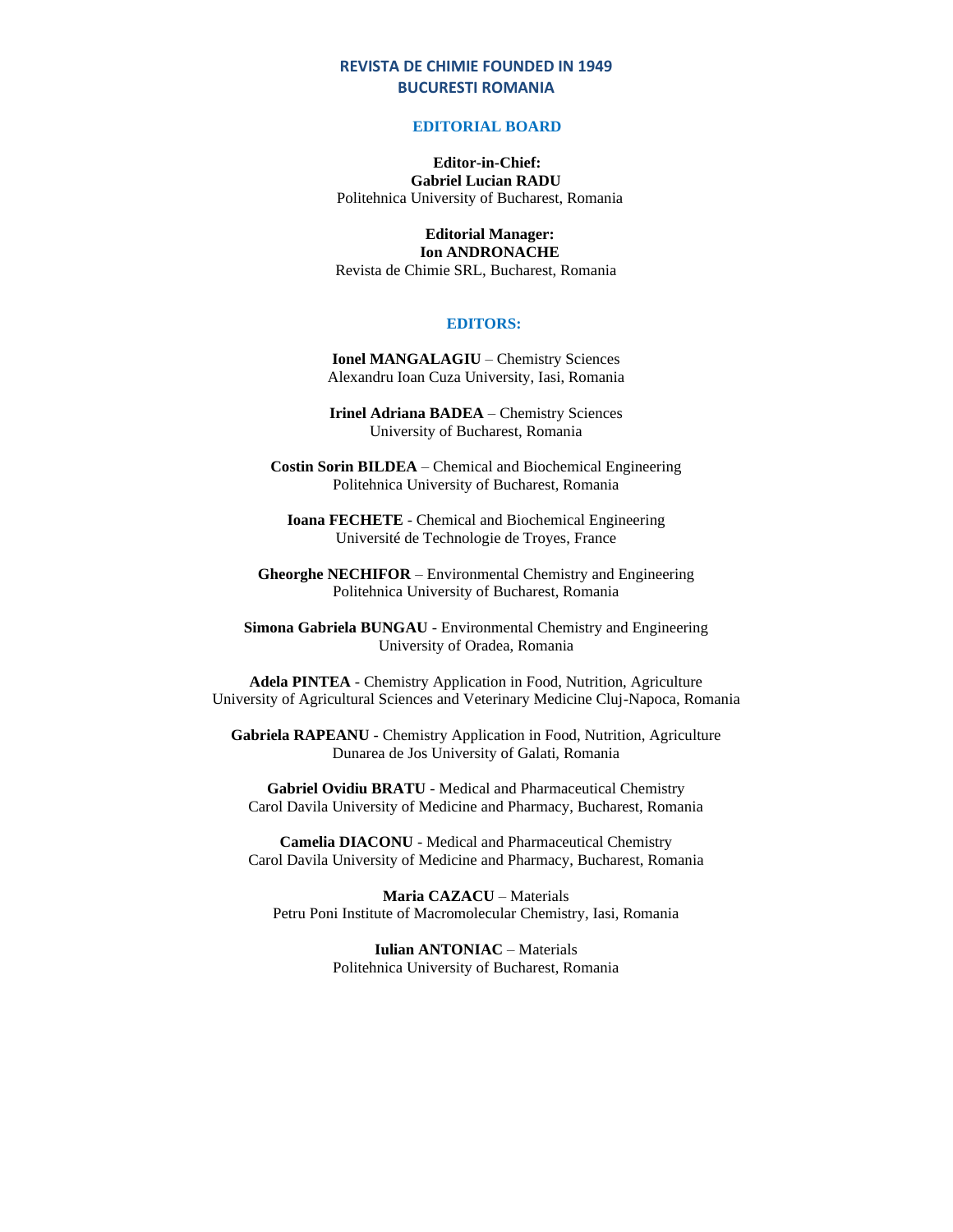### **ASOCIATE EDITORS:**

 **Lotfi ALEYA** Université de Franche-Comté, France

> **Patrick Da COSTA** Sorbonne Universite, France

### **Remi CHAUVIN**

University of Toulouse, France Huaqiao University, Xiamen Campus, China

> **Giuseppe GATTUSO** University of Messina, Italy

**Andrei JITIANU** Lehman College of The City University of New York, USA

**Piotr KURCOK** Centre of Polymer and Carbon Materials Polish Academy of Sciences, Poland

### **Bouchta SAHRAOUI**

University of Angers, UFR Sciences Institute of Sciences and Molecular Technologies of Angers, France

### **Yanzhong ZHANG**

College of Chemistry, Chemical Engineering & Biotechnology Donghua University, China

### **EDITORIAL ADVISORY BOARD:**

**Sanda ANDREI** University of Agricultural Sciences and Veterinary Medicine, Cluj-Napoca, Romania

### **Narcis BARSAN**

Vasile Alecsandri University of Bacau, Romania

### **Ede BODOKI**

Iuliu Hatieganu University of Medicine & Pharmacy, Cluj-Napoca, Romania

**Andreea BUNEA** University of Agricultural Sciences and Veterinary Medicine, Cluj-Napoca, Romania

> **Ioan CALINESCU** Politehnica University of Bucharest, Romania

> **Simona CAPRARESCU** Politehnica University of Bucharest, Romania

> > **Otilia CINTEZA** University of Bucharest, Romania

**Simona CLICHICI** University of Medicine and Pharmacy, Cluj-Napoca, Romania

**Carolina CONSTANTIN**  Victor Babes National Institute, Bucharest, Romania

### **Lucian Octav COPOLOVICI**

Aurel Vlaicu University, Arad, Romania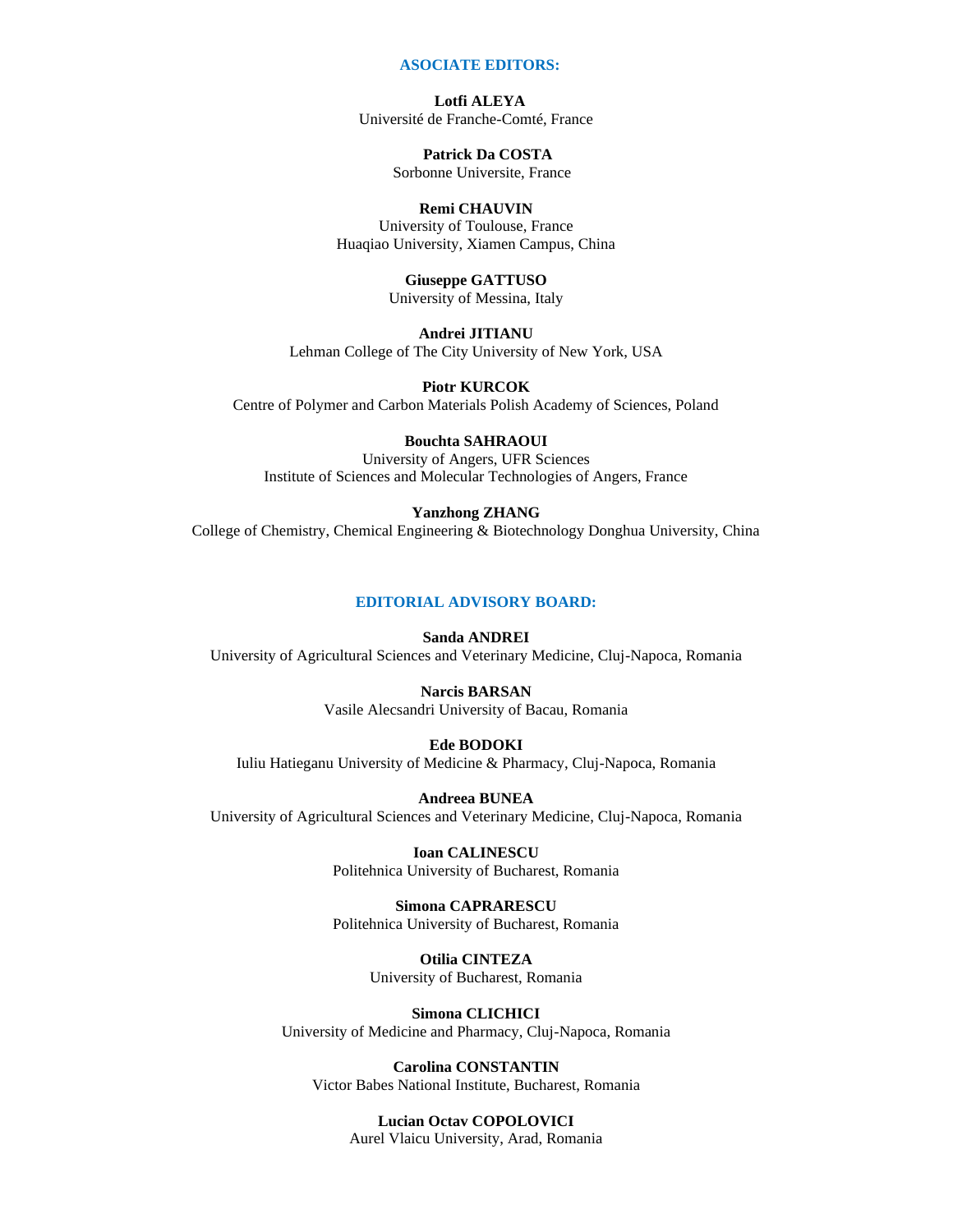## **Calin Cristian CORMOS**

Babeș-Bolyai University, Cluj Napoca, Romania

### **Dana CULITA**

Institute of Physical Chemistry Ilie Murgulescu, Bucharest, Romania

**Andrei DANET**  University of Bucharest, Romania

**Iulia Gabriela DAVID** University of Bucharest, Romania

**Gyorgy DEAK** INCDPM, Bucharest, Romania

**Kamel EARAR** Dunarea de Jos University of Galati, Romania

**Petru FILIP**  C. D. Nenitescu Institute of Organic Chemistry, Bucharest, Romania

**Anca Irina GALACTION**  University of Medicine and Pharmacy Grigore T. Popa, Iasi, Romania

> **Maria HARJA**  Tehnical University Gheorghe Asachi, Iasi, Romania

**Cosmin JINESCU** Politehnica University of Bucharest, Romania

**Vasile LAVRIC** Politehnica University of Bucharest, Romania

**Simona Carmen LITESCU** National Institute for Biological Sciences, Bucharest, Romania

> **Cristian MATEI** Politehnica University of Bucharest, Romania

> **Florin MICULESCU** Politehnica University of Bucharest, Romania

**Maria MOHORA**  Carol Davila University of Medicine and Pharmacy, Bucharest, Romania

> **Lucia MUTIHAC**  University of Bucharest, Romania

**Denisa NISTOR**  Vasile Alecsandri University of Bacau, Romania

**Octavian OLARU**  Carol Davila University of Medicine and Pharmacy, Bucharest, Romania

> **Eliza OPREA** University of Bucharest, Romania

**Ovidiu OPREA** Politehnica University of Bucharest, Romania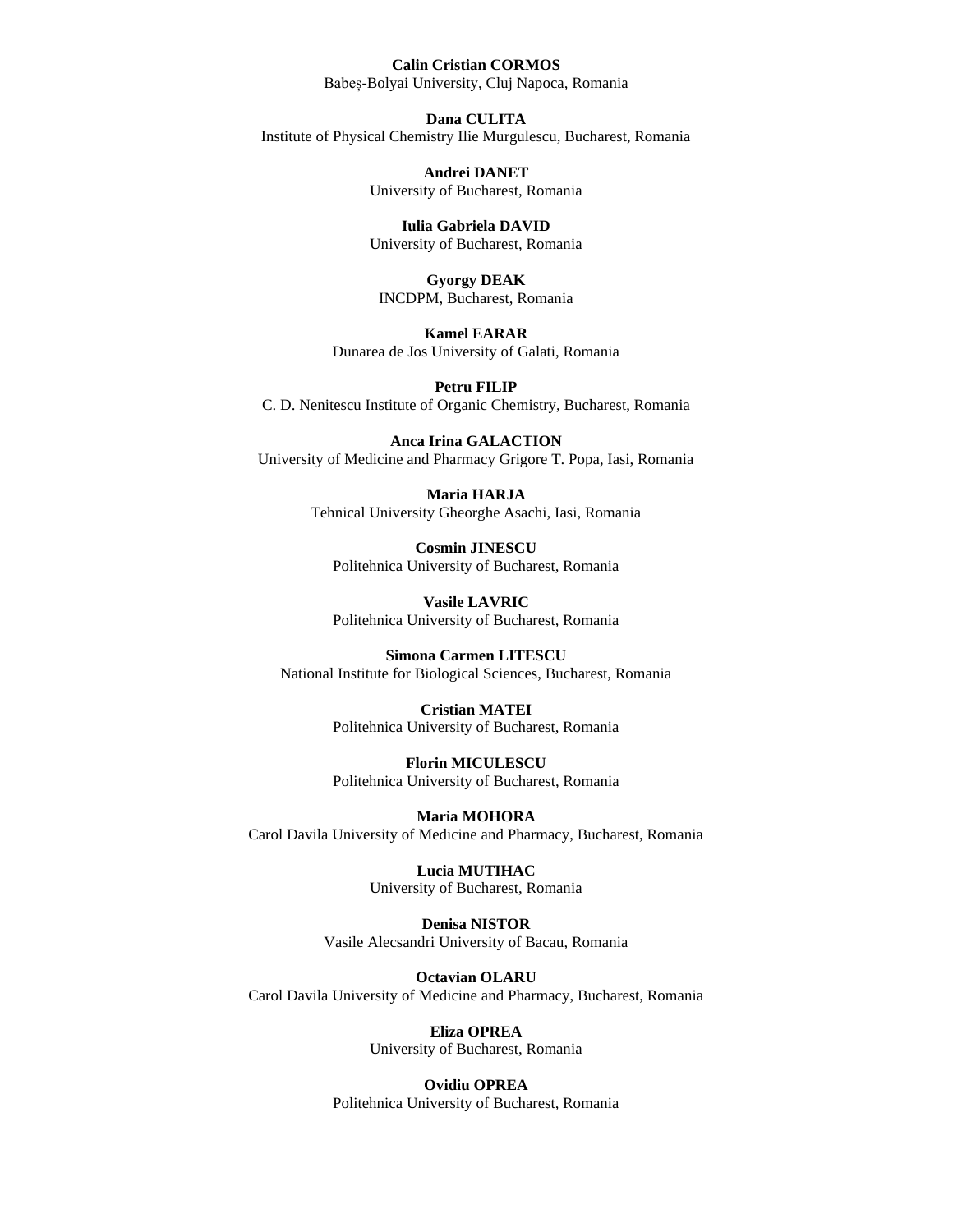### **Cristian Valeriu PIRVU**

Politehnica University of Bucharest, Romania

**Ileana RAU**  Politehnica University of Bucharest, Romania

**Sonia SOCACI** University of Agricultural Sciences and Veterinary Medicine, Cluj-Napoca, Romania

**Bogdan SOCEA**  Carol Davila University of Medicine and Pharmacy, Bucharest, Romania

**Irina STOIAN**  Carol Davila University of Medicine and Pharmacy, Bucharest, Romania

**Emanuel VAMANU**  University of Agronomical Sciences and Veterinary Medicine, Bucharest, Romania

> **Camelia VIZIREANU** Dunarea de Jos University of Galati, Romania

**Laurian VLASE**  University of Medicine and Pharmacy Iuliu Hatieganu, Cluj Napoca, Romania

**Maria ZAHARESCU** Institute of Physical Chemistry Ilie Murgulescu, Bucharest, Romania Romanian Academy

### **PUBLISHER STAFF**:

**Alice CRISTEA** – Manager  **Elena ANDRONACHE** – IT  **Monica BALUTA** – Editing  **Iuliana GHITA** – Accounting

 *Impact factor 2019: 1.755*